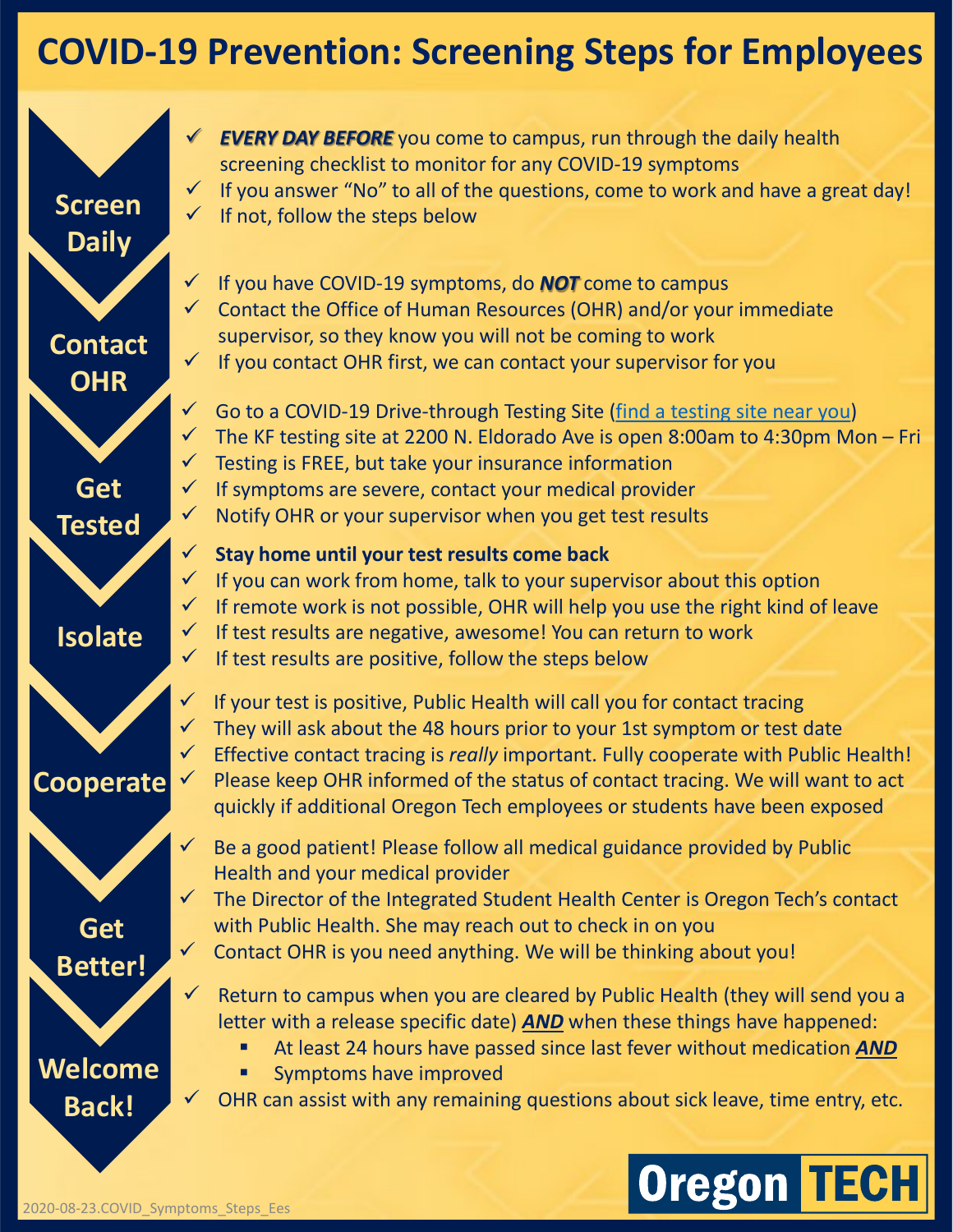### **COVID-19 Prevention: Tips for Supervisors**

**Be Prepared:** We want every supervisor to feel prepared to quickly and calmly respond to possible COVID-19 cases among their team. We have had employees contract COVID-19 and there will be more. While each case will be different, depending on the facts and timeline involved, below is basic guidance to help work through these situations.

 **Regularly Reinforce Daily Screenings with Employees:** This is a brand new habit we all need to develop. Please help with habit-forming by regularly reminding employees that you expect them to do a self-assessment *before* coming to work every single day:

*Daily Health Screening: Before* you leave your house and come to campus, *every day*, you must complete a self-assessment by answering *all* of these questions:

- Have your learned that you were within 6 feet proximity for more than 15 minutes of someone who has tested positive for COVID-19?
- Have you developed any of the following symptoms?
	- $\circ$  Fever. If so, how high was it?
	- o Shortness of breath or difficulty breathing
	- o New loss of taste or smell
	- o Cough, congestion, runny nose
	- o Headache, muscle or body ache
	- o Nausea, vomiting, diarrhea

If you have symptoms or a known exposure, **DO NOT COME TO CAMPUS**. Contact your supervisor to discuss your situation. We will develop a plan.

 Have traveled to or have been living in an area with high numbers of COVID-19 (such as Seattle, San Francisco, Los Angeles, NY, NJ, FL, etc.): If so, where and when did you return? \_\_\_\_\_\_\_\_\_\_. If you live in Portland or Salem, have you had close contact with strangers (without maintaining physical distancing) since last coming to campus?

 **If Employee Contacts You From Home:** All Oregon Tech employees are being directed to conduct self-assessments before coming to work. If an employee observes COVID-19 symptoms, they are directed not to come to work, but to contact their supervisor and/or OHR. If you receive the call or text, you can simply inform the employee to stay at home and assure them that you or OHR will be in touch soon. That's it. That's all you have to do in that moment. Please do not ask the employee a bunch of questions. Just confirm that the employee did the right thing. Then contact OHR for next steps and OHR will take it from there.

 **If Employee Is Already At Work:** If an employee is already at work when they start developing COVID-19 symptoms, direct the employee to leave immediately. They should not interact with other employees but go directly to their car. From there, they should go to the COVID-19 Drive-through Testing Site. The KF testing site at 2200 N. Eldorado Ave is open 8:00am to 4:30pm Mon – Fri. Testing is free, but employees should have their insurance information handy. Not in Klamath Falls? Testing sites around the state can be found [here.](mailto:https://govstatus.egov.com/or-oha-covid-19-testing) If symptoms are severe, they should call their medical provider. Other than testing or seeing a medical provider, the employee should go directly home and not make any other stops. Contact OHR and we will assist with next steps.